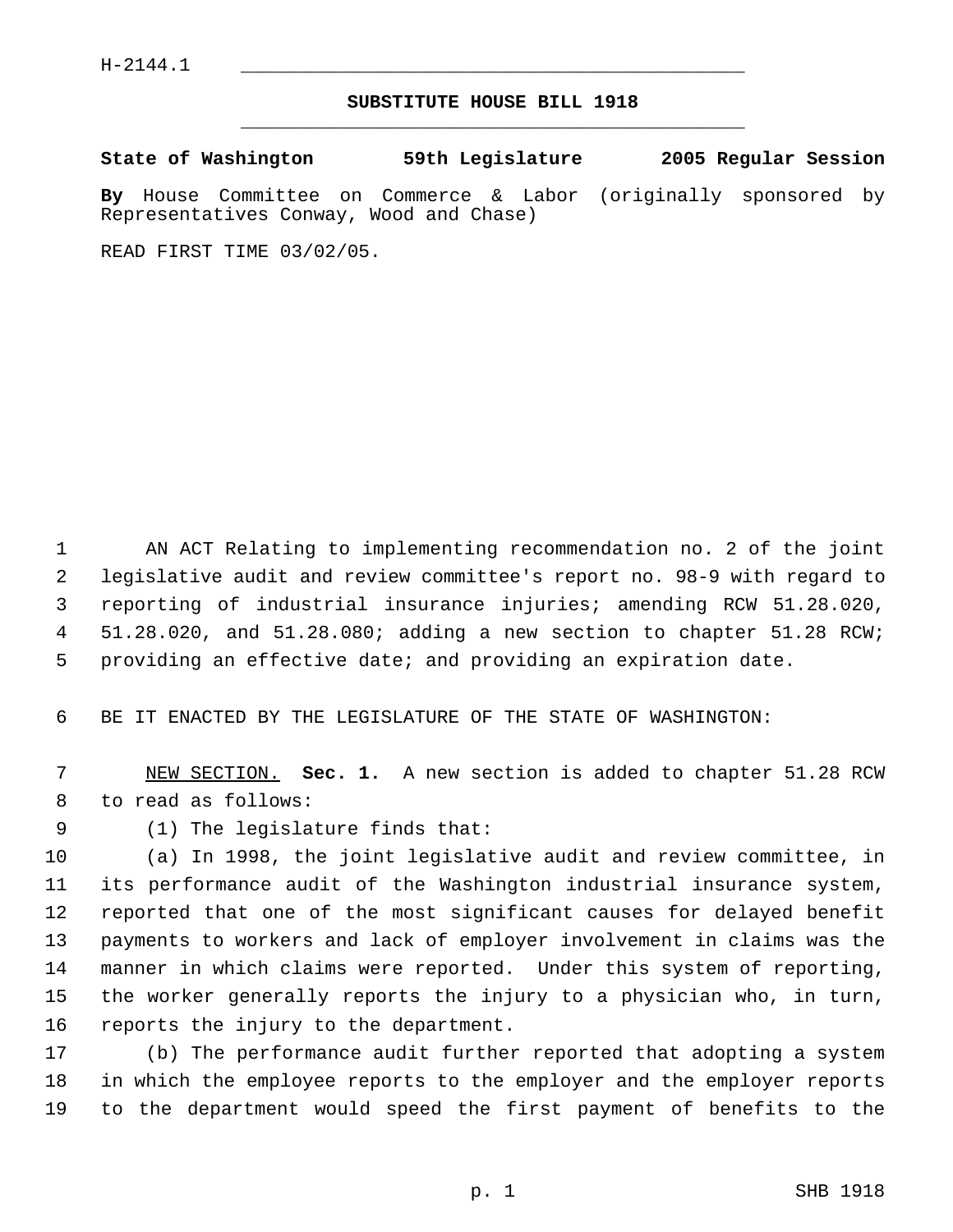worker and involve the employer, from the beginning of the claim, in assisting in the management of the claim, including returning the worker to work.

 (c) The performance audit also recognized that there would be instances in which workers would be reluctant to report injuries to employers and that, therefore, the system of physician reporting should be retained as an alternative, and employer reporting should be tested on a widespread basis.

 (2)(a) The department of labor and industries shall develop and implement an initiative to encourage the reporting of industrial injuries by the worker to his or her employer and by the employer to the department. Under this initiative, the department must take steps to educate workers and employers about the benefits and importance of prompt reporting of injuries.

 (b) By December 1, 2006, the department of labor and industries shall develop and make statutory recommendations for an alternative system of reporting injuries under which the worker would report to the employer and the employer would report to the department. Upon passage of such legislation, the department shall immediately begin an educational effort to promote this method of reporting.

(3)(a) The department must conduct a study of:

 (i) Claims that are not reported promptly, including but not limited to a review of the circumstances of such claims, the type of injuries involved in such claims, and the reasons for the failure to report such claims promptly;

 (ii) The effect of the educational initiative required under subsection (2)(a) of this section on whether the number of claims reported to employers increased, whether there was a reduction in delays in benefit payments, and whether there was an improvement in employer involvement in assisting with claims management and an increase in appropriate return-to-work and better outcomes for injured workers and employers; and

 (iii) The results of the efforts of the centers of occupational health education in early reporting and early notification of employers, and the general lessons that can be drawn from these results for the larger workers' compensation program.

 (b) By December 1, 2006, the department must report on the results of the study to the appropriate committees of the legislature.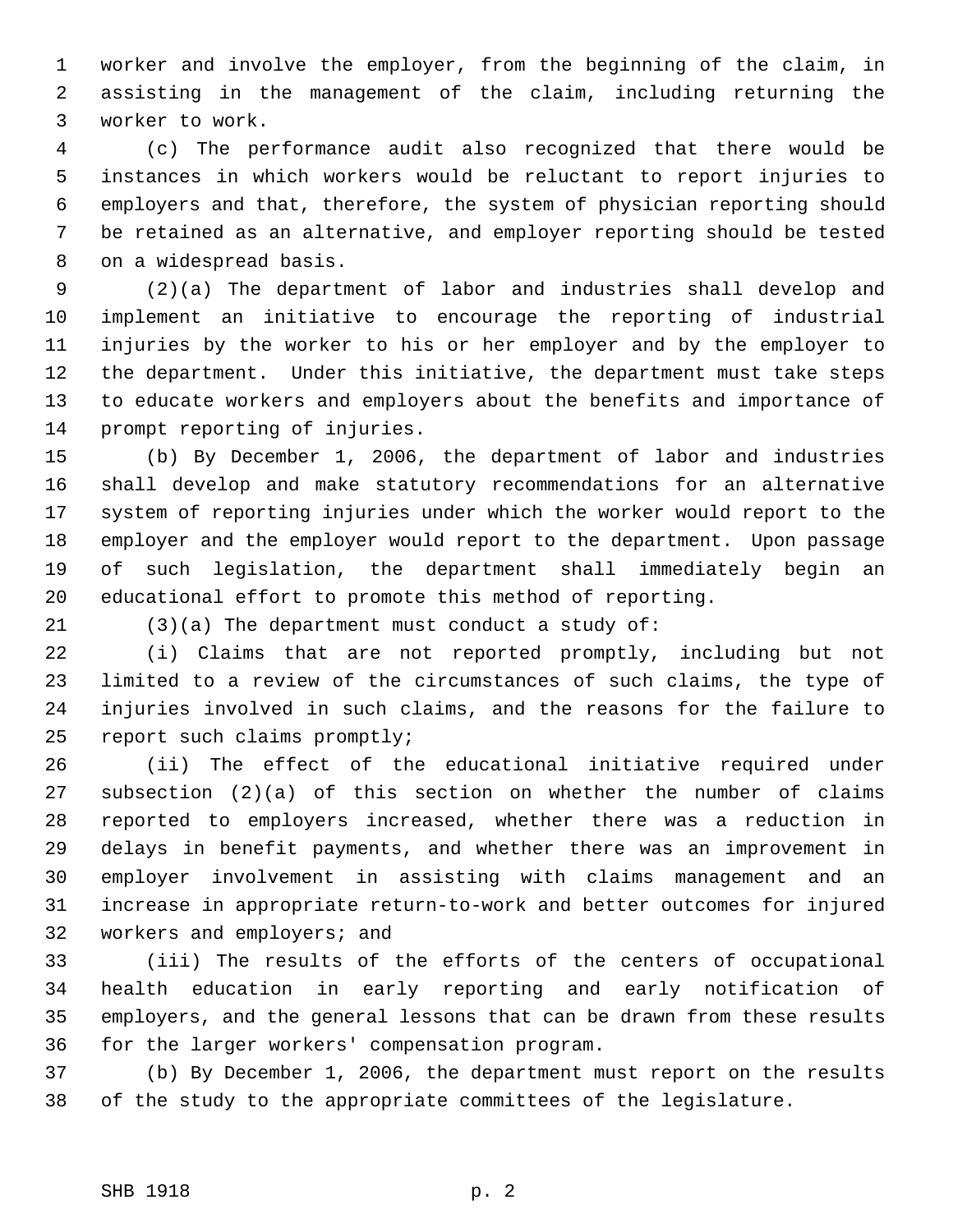**Sec. 2.** RCW 51.28.020 and 2004 c 65 s 4 are each amended to read as follows:

 (1)(a) Where a worker is entitled to compensation under this title he or she shall file with the department or his or her self-insured employer, as the case may be, his or her application for such, together with the certificate of the physician or licensed advanced registered nurse practitioner who attended him or her. An application form developed by the department shall include a notice specifying the worker's right to receive health services from a physician or licensed advanced registered nurse practitioner of the worker's choice under RCW 51.36.010, including chiropractic services under RCW 51.36.015, and listing the types of providers authorized to provide these services.

 (b) The physician or licensed advanced registered nurse practitioner who attended the injured worker shall inform the injured worker of his or her rights under this title and lend all necessary assistance in making this application for compensation and such proof of other matters as required by the rules of the department without charge to the worker. The department shall provide physicians with a manual which outlines the procedures to be followed in applications for compensation involving occupational diseases, and which describes claimants' rights and responsibilities related to occupational disease claims.

23 (2) If the application ((for compensation)) required by this 24 section is:

 (a) Filed on behalf of the worker by the physician or licensed advanced registered nurse practitioner who attended the worker, the physician or licensed advanced registered nurse practitioner may transmit the application to the department electronically using facsimile mail;

 (b) Made to the department and the employer has not received a copy of the application, the department shall immediately send a copy of the application to the employer; or

33 (c) Made to a self-insured employer, ((he or she)) the employer shall forthwith send a copy of the application to the department.

 **Sec. 3.** RCW 51.28.020 and 2001 c 231 s 2 are each amended to read as follows:

(1)(a) Where a worker is entitled to compensation under this title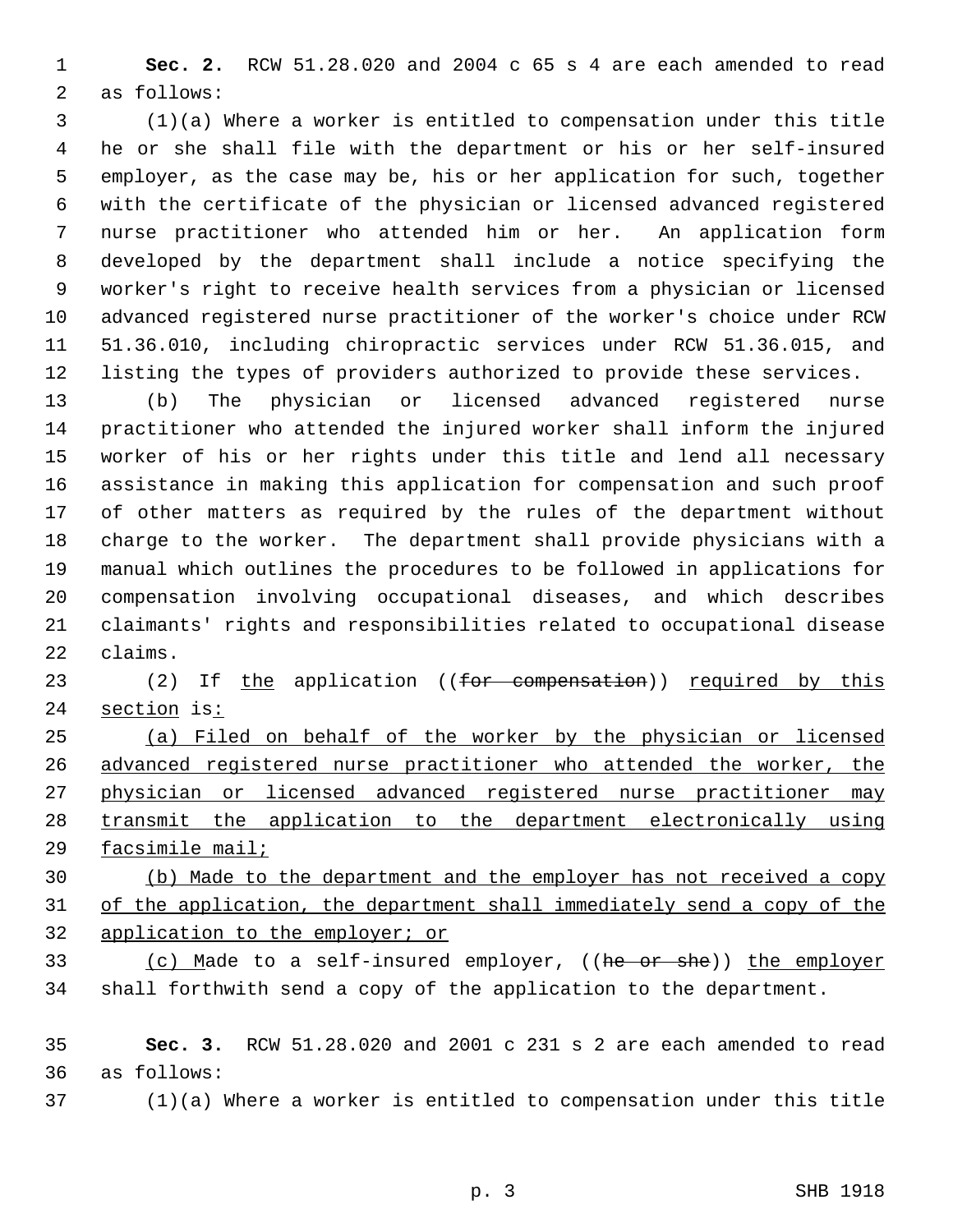he or she shall file with the department or his or her self-insured employer, as the case may be, his or her application for such, together with the certificate of the physician who attended him or her. An application form developed by the department shall include a notice specifying the worker's right to receive health services from a physician of the worker's choice under RCW 51.36.010, including chiropractic services under RCW 51.36.015, and listing the types of providers authorized to provide these services.

 (b) The physician who attended the injured worker shall inform the injured worker of his or her rights under this title and lend all necessary assistance in making this application for compensation and such proof of other matters as required by the rules of the department without charge to the worker. The department shall provide physicians with a manual which outlines the procedures to be followed in applications for compensation involving occupational diseases, and which describes claimants' rights and responsibilities related to occupational disease claims.

18 (2) If the application ((for compensation)) required by this section is:

 (a) Filed on behalf of the worker by the physician who attended the worker, the physician may transmit the application to the department 22 electronically using facsimile mail;

 (b) Made to the department and the employer has not received a copy 24 of the application, the department shall immediately send a copy of the application to the employer; or

26 (c) Made to a self-insured employer, ((he or she)) the employer shall forthwith send a copy of the application to the department.

 **Sec. 4.** RCW 51.28.080 and 1985 c 338 s 2 are each amended to read as follows:

30 (1) An employer shall be promptly notified by the department when: (a) The department has received an application for compensation under this title. If the employer is a state fund employer, the department shall instruct the employer to submit a report of accident form and provide a telephone number for assistance in the reporting process; and

36 (b) It has determined that a worker of that employer is entitled to compensation under RCW 51.32.090.